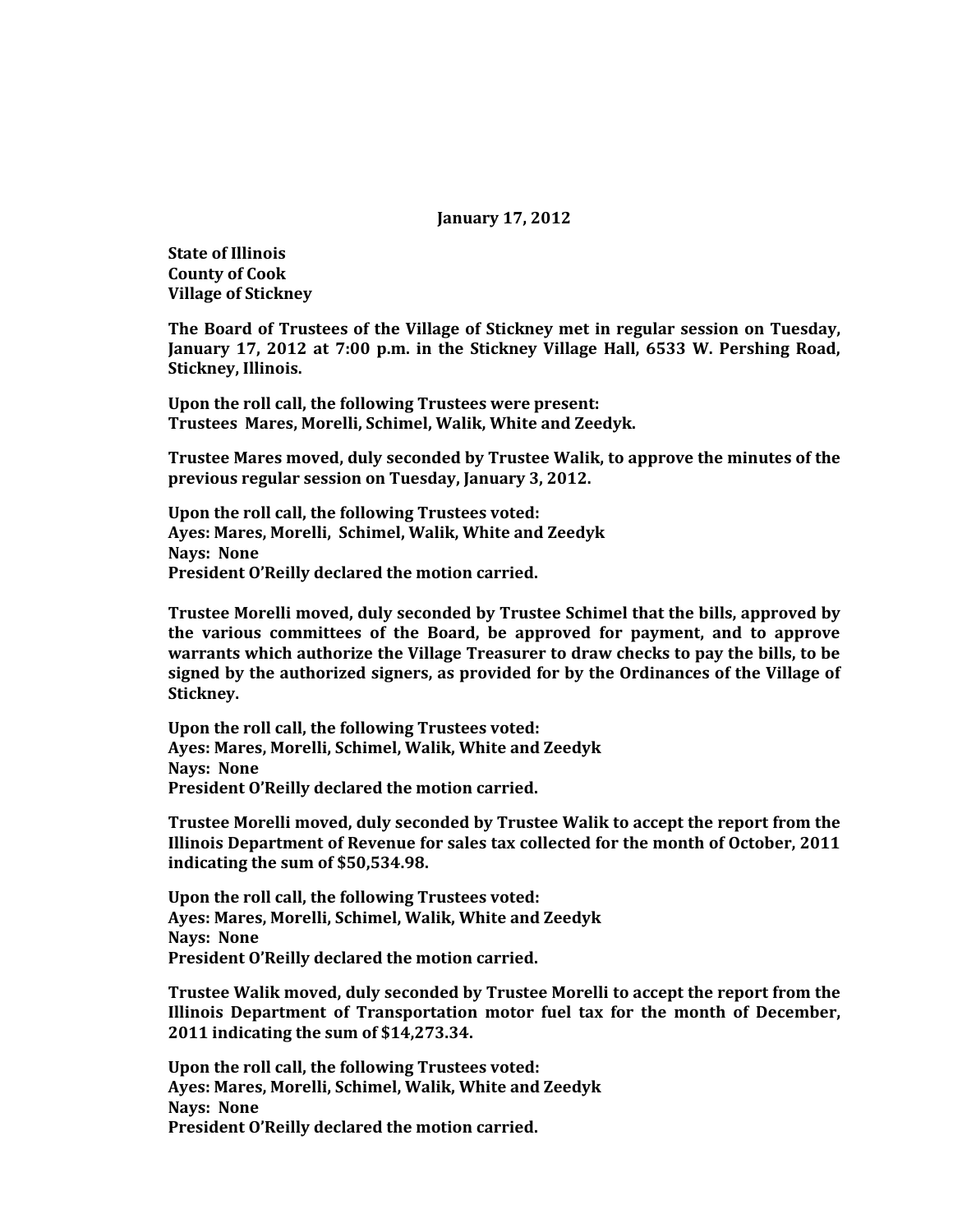## **Page 2**

**Trustee Walik moved, duly seconded by Trustee Mares, to approve the Village of Stickney Annual Financial Report for Fiscal Year Ending April 30, 2011.**

**Upon the roll call, the following Trustees voted: Ayes: Mares, Morelli, Schimel, Walik, White and Zeedyk Nays: None President O'Reilly declared the motion carried.**

**Trustee Walik moved, duly seconded by Trustee Mares, to approve the Village of Stickney Annual Financial Report for Fiscal Year Ending April 30, 2011.**

**Upon the roll call, the following Trustees voted: Ayes: Mares, Morelli, Schimel, Walik, White and Zeedyk Nays: None President O'Reilly declared the motion carried.**

**Trustee Mares moved, duly seconded by Trustee Walik, to approve Ordinance 2012-1, "An Ordinance Amending the Rules for Public Comment at Village Meetings."**

**Upon the roll call, the following Trustees voted: Ayes: Mares, Walik, and White Nays: Morelli, Schimel and Zeedyk President Voted to break the tie: Aye: President Daniel A. O'Reilly President O'Reilly declared the motion carried.**

**Prior to the vote, Trustee Schimel voiced his opinion that he learned that this subject matter is already covered in the open meetings act.**

## **TRUSTEE REPORTS:**

**Trustee Schimel spoke about the demolition cases that he has been involved with. He named one of the properties where judge ruled that approximately \$73,000 is owed to us for legal and other fees. There is another one where the court gave permission to the village to demolish it. The various fees amounted to \$38,000. We were awarded a right to foreclosure with a lien for that amount. The judge awarded us \$15,000 on another piece of property. We have a right to collect or we have the right to foreclose on all of these property. It is approximately \$125,000 if all the sums are added up. We want our money. He will continue to update us.**

**Trustee Walik moved, duly seconded by Trustee White to accept the treasurer's report for the month of October, 2011.**

**Upon the roll call, the following Trustees voted: Ayes: Mares, Morelli, Schimel, Walik, White and Zeedyk Nays: None President O'Reilly declared the motion carried.**

**Trustee Walik remarked that the police department has been very busy and have done an outstanding job. Public Works have done a great job with the 5 ½ inches of**